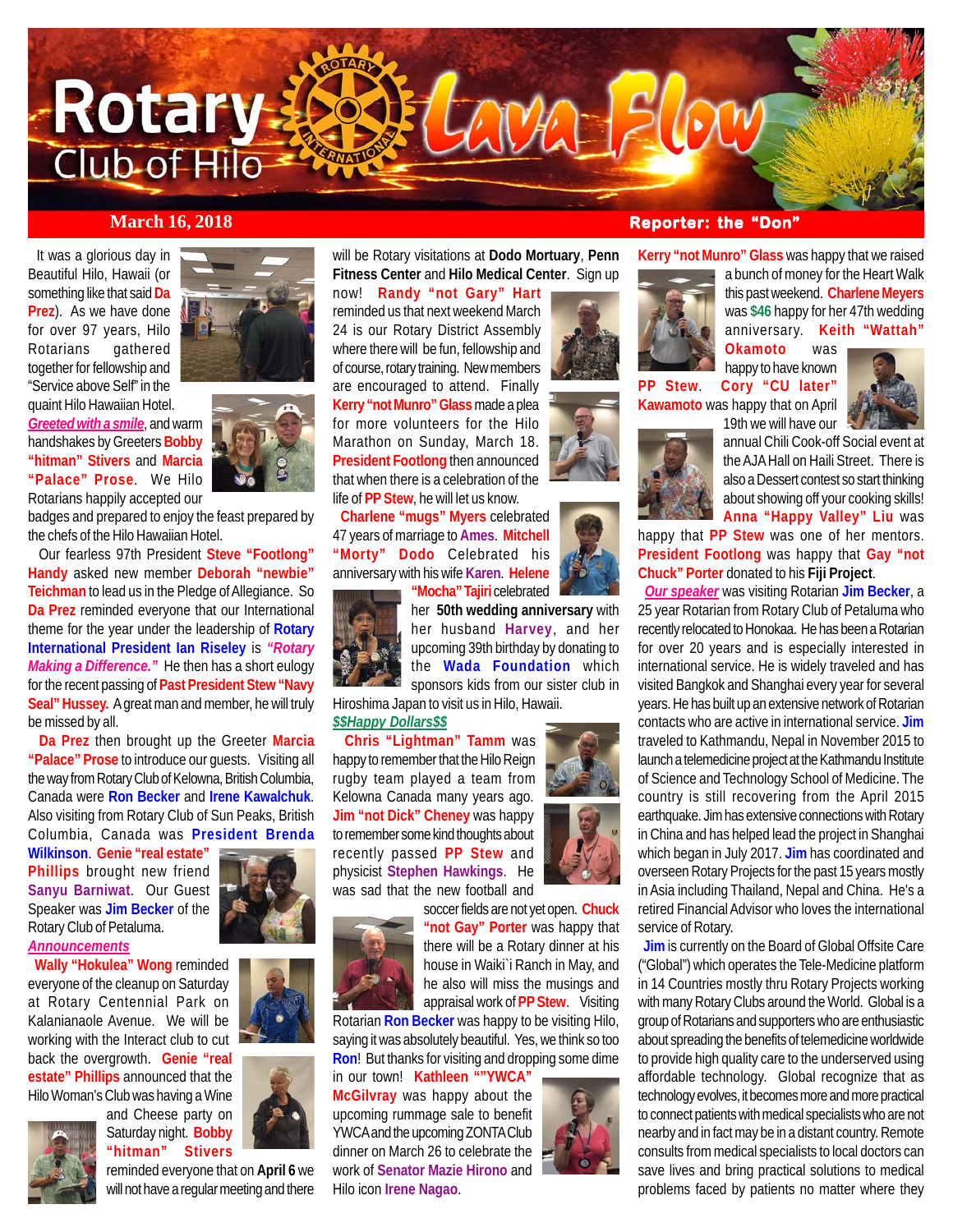# *Birthdays:*

**Bob Fujimoto** March 6 **Helene Tajiri** March 25

# *Club Anniversary:*

**Cathy Gray** March 3, 2017 (1) **Cindy Boots** March 7, 1997 (21) **Tom Brown** March 17. 1989 (29) **Chris McNichols** March 17, 2017 (1) **Naomi Menor** March 18, 1988 (30) **Tammy Silva** March 23, 2012 (6) **Chris Tamm** March 24, 1995 (23) **Helene Tajiri** March 25, 1994 (24) **Gail Takaki** March 28, 2008 (10) **Galen Ichinose** March 31, 2017 (1) **Thomas Jimenez** March 31, 2017 (1)

#### *Wedding Anniversary:*

**Sam & Sandy Wallis** March 1 (49) **Charlene & Amos Meyers** March 7 (47) **Mitchell & Karen Dodo** March 12 (13) **Jim Cheney & Xiao Ying Sun** March 18 (13) **Jerry & Sandy Watanabe** March 19 (29) **Beverly & Ken Heikes** March 23 (22) **Helene & Harvey Tajiri** March 23 (50)

### *Announcements:*

**March 23 - Julie Mitchell Ku'ikahi Mediation March 30 - No Meeting April 6 - Vocational Visits April 13 - Ross Birch Hawaii Island Visitors Bureau April 19 - Chili and Dessert Contest April 20 - No Meeting**

#### *Rotary Club of Hilo Board of Directors* **2017 – 2018:**

- President **Steve Handy, Jr.**
- Past President **Randy Hart**
- President Elect **Keith Okamoto**
- Vice President **Mitch Dodo**
- Co-Secretary **Treena Breyfogle**
- Co-Secretary **Jan Tanouye**
- Treasurer **Corey Kawamoto**
- Sergeant at Arms **Shane Okimoto**
- Rotary Foundations **Malcolm Chun**
- Membership **Connie Ichinose**
- Public Relations **Marcia Prose**
- International Service **Stew Hussey**
- Community Service **Wally Wong**
- Vocational Service **Bobby Stivers-Apiki**
- Club Service **Kui Costa**
- New Generations **Gail Takaki**
- **Foundation Chairpersons:**
- Hilo Rotary Club Foundation **Tim Beatty**
- The Rotary Foundation **Malcolm Chun**
- Hawaii Rotary Youth Foundation **Mitchell Dodo**

#### happen to live.

The mission of Global is to bring Rotarian resources together in support of telemedicine projects worldwide. Global accelerates the adoption of telemedicine by providing the technology platform to doctors at hospitals and clinics to enable telemedicine so patients receive excellent care no matter where they happen to live. Global hope to save lives and have high quality outcomes from using technology to make treating the underserved easy.

#### *History*

 In July 2012, **President Gail Thomas** of the Rotary Club of Sebastopol Sunrise announced an initiative to spread telemedicine using the approach that **Dr. Gude**, a local telemedicine pioneer, has used successfully in Northern California. **Mikel Cook**, International Chair for 2012, took on the challenge of getting the initiative going and has been joined by other Rotarians to help make the initiative a success.

As more Rotary Clubs joined the Rotary Club of Sebastopol Sunrise in promoting telemedicine through Rotary club projects, these Rotarians saw a need to establish an organization to coordinate the initiative that can provide continuity beyond the initial year and location.









#### *The Founders of Global Offsite Care*

 **Mikel Cook** – President of Global Offsite Care and former Chair of the International Service Committee for the Rotary Club of Sebastopol Sunrise. **Mikel** loves telemedicine because as a computer consultant with thirty years' experience he likes the combination of medical with new technical capabilities. **Mikel** has experience working in startups and also working with international firms to roll out computer programs worldwide.

 **Gail Thomas** – Past President of the Rotary Club of Sebastopol Sunrise 2012-13, is Treasurer of the special local government district formed to support our local hospital, has been a Rotarian for many years. Her background includes having been Registrar at Duke University School of Medicine which gave her insight into how doctors train and who gets to be a licensed physician. She also served for several years as a senior official in the Department of Health, Education and Welfare as it was being transformed into two separate cabinet level departments. She was also a successful entrepreneur as a landscape designer.

 **Brian Bauer** – **Brian** was a marketing and sales executive for a high tech company who traveled frequently on business.

**Jim** would like the Rotary Club of Hilo to join him in travelling to Nepal in November to see the work of Global firsthand. They use high technology to connect doctors anywhere with patients in medically underserved countries. Great story and information **Jim**, thanks for sharing it with us!

 **President Footlong** then asked **Deborah "newbie" Teichman** to lead us in the **4-way test**, and then we were out of there. And that's a fact Jack.